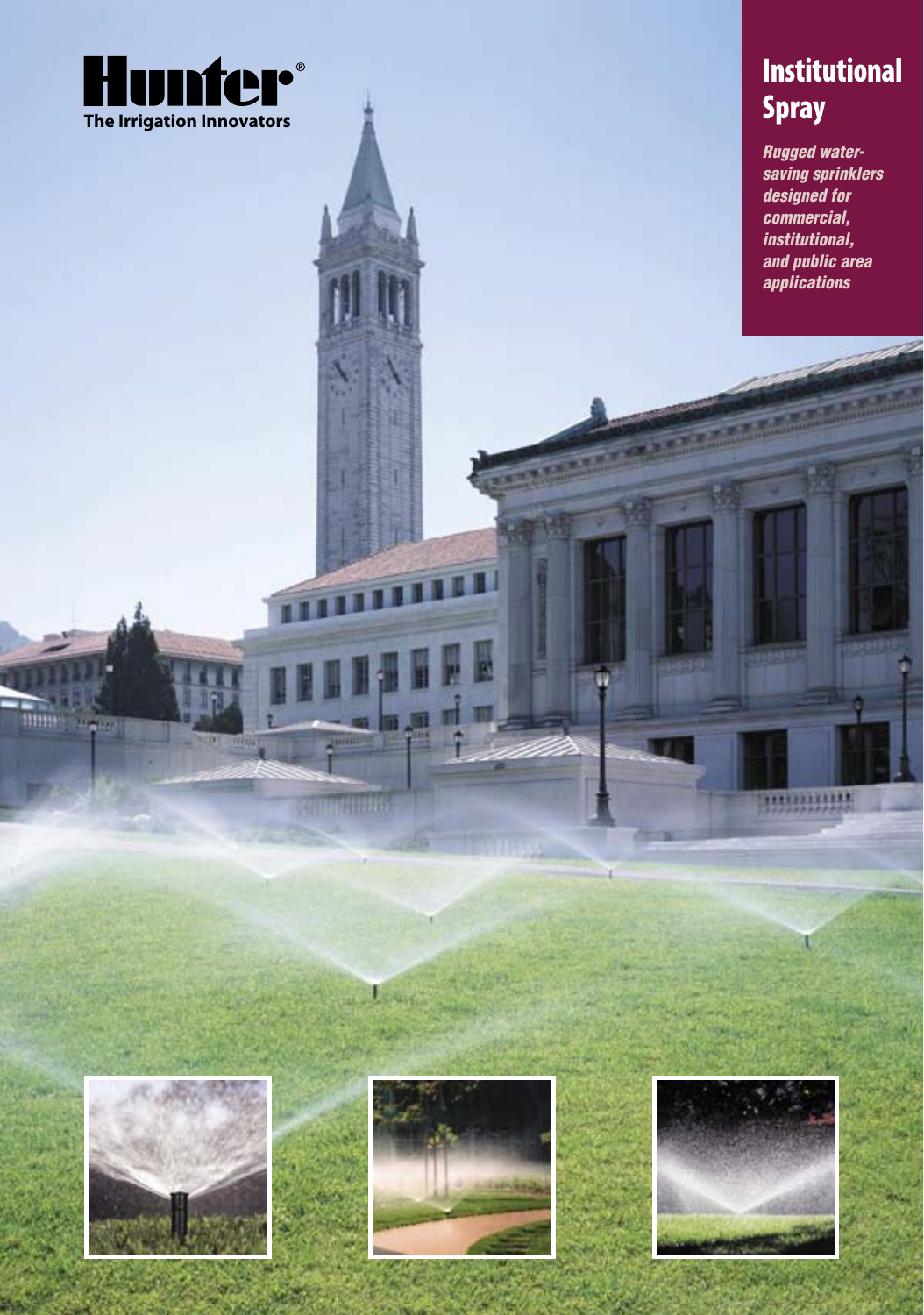**E**xceptional strength, innovative features…just the need for high traffic areas. Features like a positiveseal flush cap with an innovative pull-up design that keeps debris out. A high quality, multi-functional, pressure-activated wiper seal. True pressure regulation under a wide range of environmental and pressure conditions to reduce water waste. An in-stem regulator that acts as a flow control device if the nozzle is removed. A super heavy-duty check valve assembly that eliminates the potential liability issues of low head drainage. The most powerful retraction spring in its class. Sounds like a lot in a spray sprinkler? How about one more great feature–just like all other Hunter Institutional Series™ irrigation products, it carries a 5-year warranty.



# Features & Benefits



## **In-stem pressure regulation built-in**

Maximum nozzle efficiency regardless of inlet pressure

## **Heavy-duty body and cap construction**

Multi-thread buttress design withstands the harshest environments

#### **Pressure activated, multi-function, no flow-by wiper seal**

Easy to remove and clean; treated with UV inhibitors to ensure long life

#### **Compatible with all female threaded nozzles**

Accepts adjustable, fixed, and specialty nozzles from Hunter and all major brands

#### **Optional factory-installed drain check valve for up to 3 meters elevation change**

Eliminates landscape damage from flooding and erosion

## **Ratcheting riser for quick arc alignment**

Make adjustments while sprinkler is operating

## **Heavy-duty spring**

For positive retraction under any conditions

## **Innovative "pull-ring" flush plug design**

Allows limited flow permitting controlled directional flushing

## **Models**

INST-00 – Shrub INST-04 – 10 cm Pop-up INST-06 – 15 cm Pop-up INST-12 – 30 cm Pop-up

#### **Dimensions**

- Overall height: INST-04 – 15.5 cm INST-06 – 22.5 cm INST-12 – 41 cm
- ½" female inlet NPT
- Exposed diameter: 5.7 cm

#### **Operating Specifications**

- Recommended pressure range: 1.0 to 6.9 bars; 103 to 689 kPa
- Flow-by: 0.7 bars; 68 kPa or greater; 0.02  $\text{m}^3/\text{hr}$ ; 0.4 l/min otherwise
- Precipitation rates: approximately 38 mm per hour

#### **Options Available**

- Factory-installed drain check valve for up to 4.3 m elevation change; "Check Valve" stamped on cap for easy identification
- Field-installed black rubber cover (part # 469805)
- Field-installed reclaimed water identification snap-on cover (part # 469800)
- Field-installed reclaimed water identification body cap (part # 458530), with "Check Valve" stamped on top for easy ID (part # 458535)
- Field-installed vandal-proof cap (part # INST-VPC)
- Field-installed check valve (part # 437400)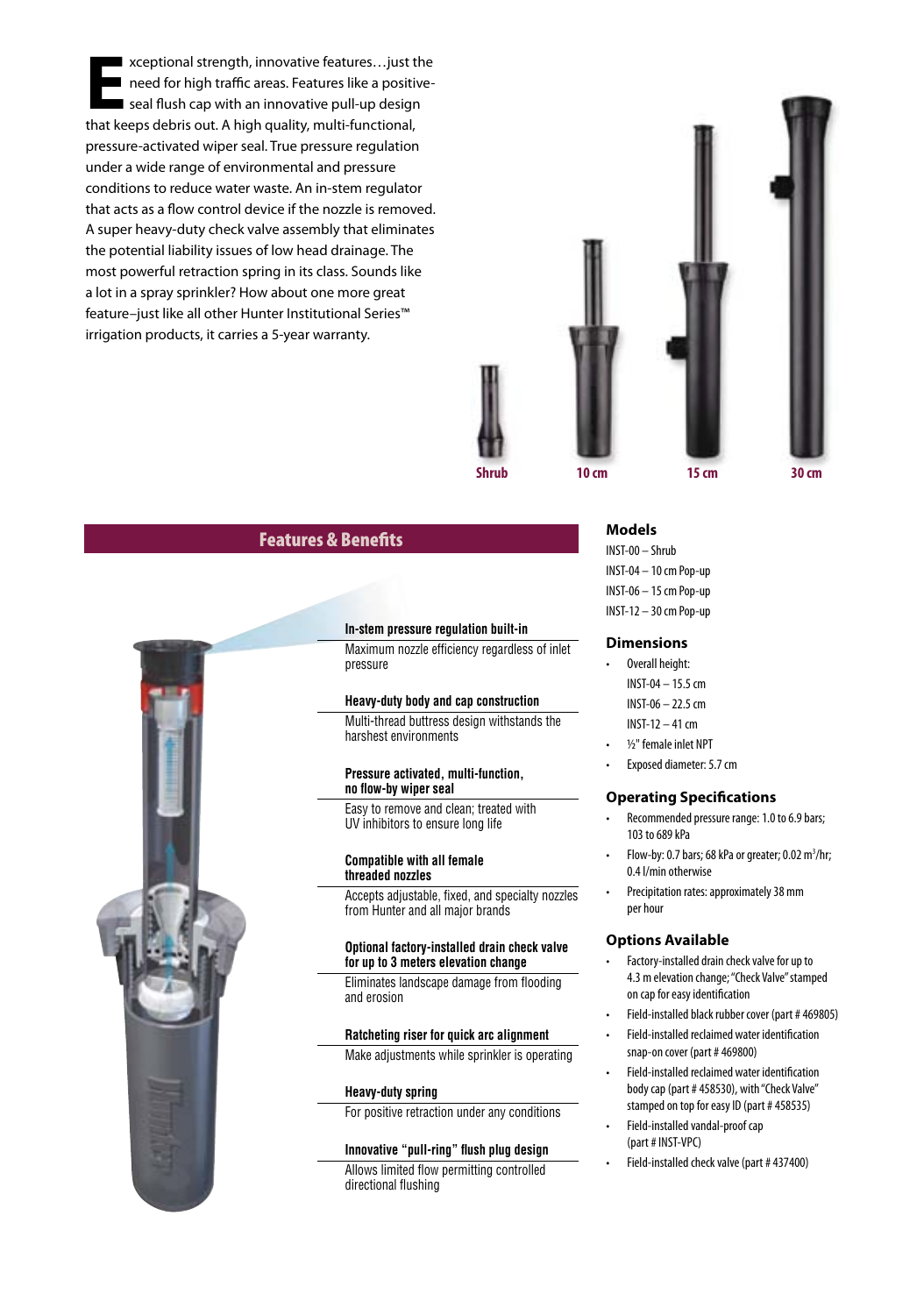# **Pressure Regulation That's Built in (So it's Always There)**





For long pipe runs with wide variations in available pressure, large elevation changes that make design difficult, or high and variable pressure situations that create nozzle performance problems, the Institutional Spray provides a comprehensive solution. Built-in pressure regulation to a true 2.1 bars (206 kPa). You'll get controlled, reliable pressure to Hunter's wide array of available nozzles, as well as the elimination of misting, fogging or unwanted variation. The pressure regulator is also dirt tolerant, handles extreme operating pressures up to 7 bars (689 kPa), and will control flow rates by 70% if the nozzle is damaged or removed. Best of all, unlike pressure compensating screens, this regula-



tor is built into the sprinkler, so it's ready from the get-go to handle the extremes your site dishes out.

**Regulator Also Acts as Anti-Geyser Device if Nozzle is Removed**





Without Regulator With Regulator

## **The Effects of a Pressure Regulator**



The seal is soft white rubber which prevents leaks.

> Rigid seal support adds durability and stability for improved seal performance.

Water pressure activated seal reduces flow-by.

# **The Wiper Seal That Allows More Heads Per Valve**

With its pressure activated, multi-function wiper seal, the Institutional Spray has been designed to reduce "flow-by." A zero flush seal ensures dependable operation at low pressures and permits more sprinkler heads to be installed on the same zone. The wiper seal's unique design keeps debris

from entering the seal when retracted. Body cap leaks will be a thing of the past, as well. You'll find the Institutional Spray to be the ideal choice for handling the debris of gritty soils while eliminating the worry of

riser stick-ups.

# **Improved Co-molded Seal Makes a Great Seal Even Better**

Co-molding is a process where two parts are molded together to create a bond between them. The soft white rubber seal is bonded to a rigid black inner support which adds stability and durability. This insures optimal seal performance and improved wear over many years of use.



# **Check Valves: No Leaks, No Puddles, No Waste**

The Institutional Spray check valve eliminates leaks and puddles at the lower heads, protecting landscapes from damage and erosion while reducing water waste, for up to 3 meters of elevation change. Choose from the convenience of factoryinstalled check valves or the flexibility of field installation.